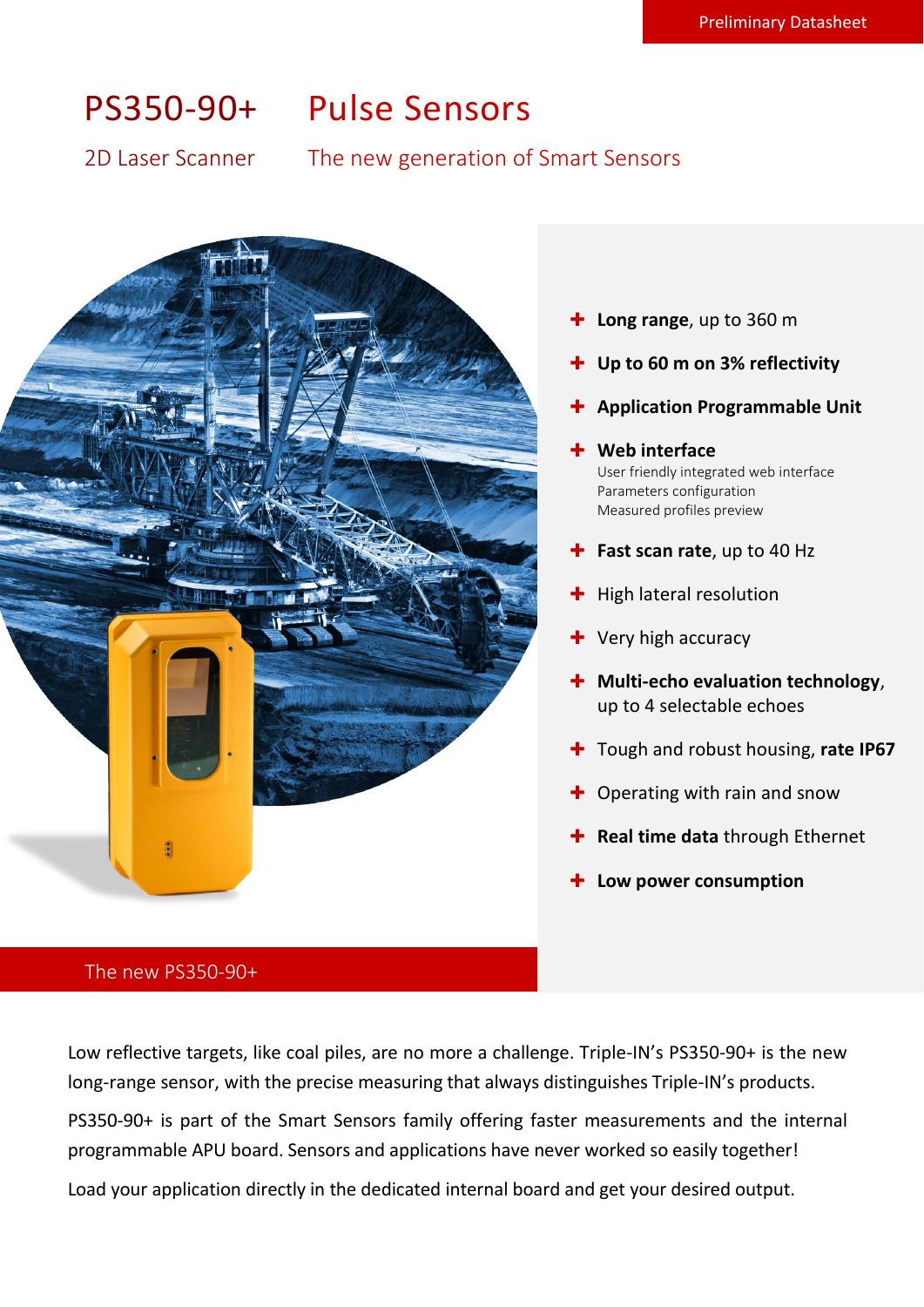| Sensor                                                   | PS350-90+        |
|----------------------------------------------------------|------------------|
| Article No.                                              | SR-P9XX-110E-P0  |
|                                                          |                  |
| <b>WORKING RANGE</b>                                     |                  |
| Maximum range $@R = 100\%$ , Lambertian reflector (m)    | 360              |
| Maximum range $\omega$ R = 10%, Lambertian reflector (m) | 110              |
| Minimum range (m)                                        | 2.7              |
| <b>ACCURACY DATA</b>                                     |                  |
| Resolution (mm)                                          | $\mathbf{1}$     |
| Repeatability 1 o @ strong signal (mm)                   | 6                |
| Repeatability 1 o @ weak signal (mm)                     | 24               |
| Accuracy (systematic error) (mm)                         | $\leq$ 5         |
| <b>SPOT PROPERTIES</b>                                   |                  |
| Divergence in scan direction (°)                         | 0.143            |
| Divergence in scan direction (mrad)                      | 2.5              |
| Divergence perpendicular                                 |                  |
| to scan direction (°)                                    | 0.034            |
| Divergence perpendicular                                 | 0.6              |
| to scan direction (mrad)                                 |                  |
| Spot close to the sensor window (mm)                     | 12 x 19          |
| Focusing distance (m)                                    | 45               |
| <b>SCAN AND PROFILE PROPERTIES</b>                       |                  |
| Maximum scan and profile angle (°)                       | 90               |
| Scan mirror type                                         | 4-mirror polygon |
| Maximum scanning duty cycle                              | 50%              |
| <b>OPERATIONAL MODES</b>                                 |                  |
| Normal Mode                                              |                  |
| Beam scan angle step (°)                                 | 0.09             |
| Measurements in 90° scan                                 | 1000             |
| Scan rate (Hz)                                           | 20               |
| Scan time @ 90° scan (ms)                                | 25               |
| Gap between spots in scan (°)                            | 0.053 (overlap)  |
| <b>Fine Mode</b>                                         |                  |
| Beam scan angle steps in profile (°)                     | 0.0225           |
| Measurements in 90° scan                                 | 1000             |
| Scan rate (Hz)                                           | 20               |
| Scan time @ 90° scan (ms)                                | 25               |
| Number of scans per profile                              | $\overline{4}$   |
| Profile rate (Hz)                                        | 5                |
| Profile time @ 90° scan (ms)                             | 200              |
| Measurements per profile                                 | 4000             |
| Gap between spots in scan (°)                            | 0.120 (overlap)  |
| Fast Mode                                                |                  |
| Beam scan angle step (°)                                 | 0.18             |
| Measurements in 90° scan                                 | 500              |
| Scan rate (Hz)                                           | 40               |
| Scan time @ 90° scan (ms)                                | 12.5             |
| Gap between spots in scan (°)                            | 0.037            |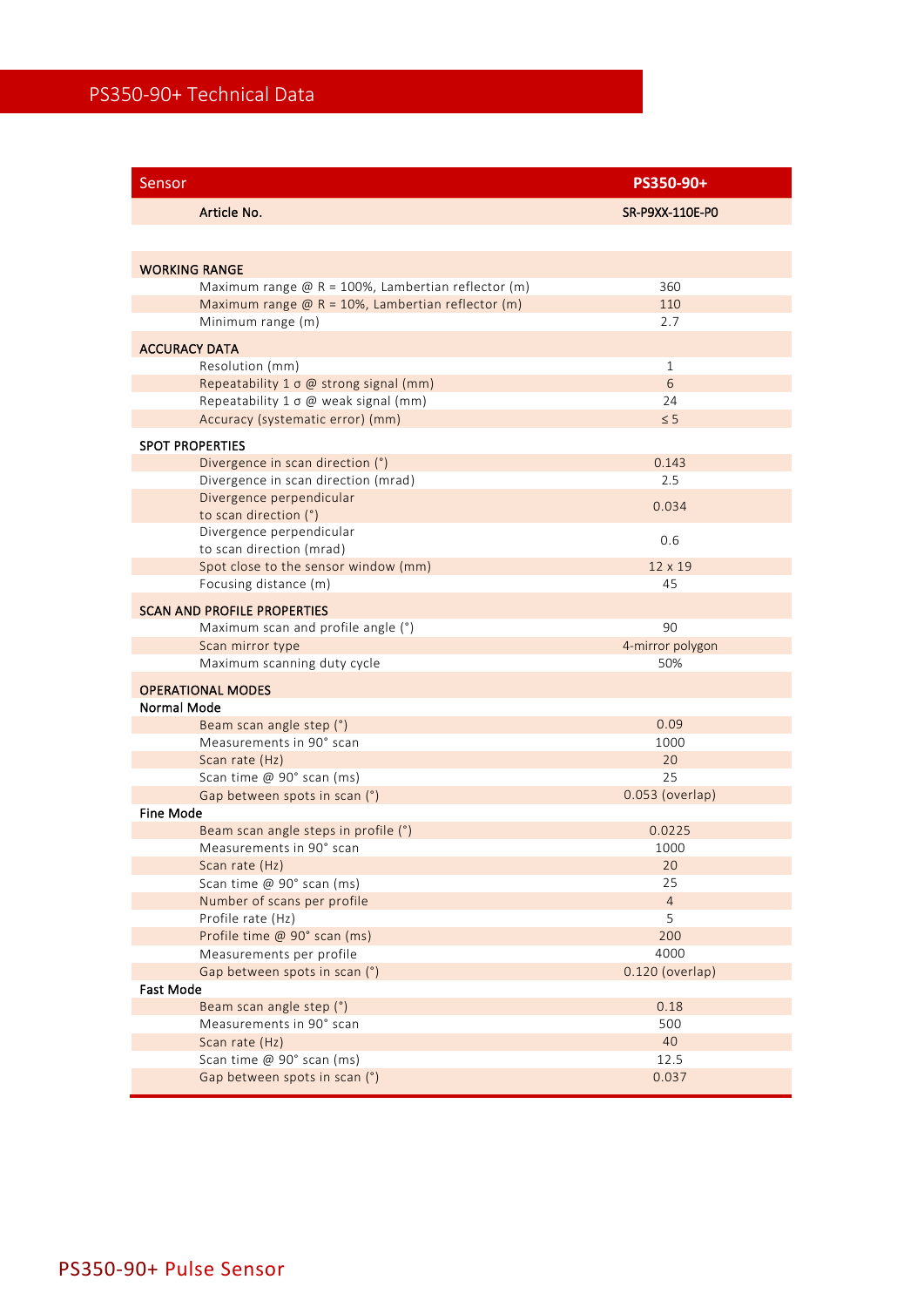| Sensor                                                     | PS350-90+                                                   |  |
|------------------------------------------------------------|-------------------------------------------------------------|--|
| <b>MULTI-ECHO EVALUATION</b>                               |                                                             |  |
| Evaluated echoes                                           | Up to $4$                                                   |  |
| Selectable master echo                                     | From 1st to 4 <sup>th</sup> or last echo                    |  |
|                                                            |                                                             |  |
| TARGET SURFACE TEMPERATURE                                 | $T < 500^{\circ}$ C                                         |  |
| Surface temperature range                                  |                                                             |  |
| <b>LASER DATA</b>                                          |                                                             |  |
| <b>Measurement Laser</b>                                   |                                                             |  |
| Measurement laser type                                     | Pulse Laser Diode                                           |  |
| Wavelength (nm)                                            | 905                                                         |  |
| Safety Class; EN 60825-1; 94,96,01                         | 1M                                                          |  |
| Measurement or pulse rate (kHz)<br><b>Red Laser Marker</b> | Up to 40                                                    |  |
| Red laser marker type (indicate the spot)                  | DC Laser Diode                                              |  |
| Wavelength (nm)                                            | 635-678                                                     |  |
| Safety Class; EN 60825-1; 94,96,01                         | $\overline{2}$                                              |  |
|                                                            |                                                             |  |
| PROGRAMMABLE INTERNAL BOARD                                |                                                             |  |
| Processor                                                  | <b>ARM Cortex A8</b>                                        |  |
| Processing power                                           | 1 GHz                                                       |  |
| Board memory                                               | 512 MB                                                      |  |
| On-board flash storage                                     | 4 GB                                                        |  |
| Operating system                                           | Linux OS                                                    |  |
| <b>HARDWARE INTERFACES</b>                                 |                                                             |  |
| Ethernet                                                   | TCP/UDP 100 Mb/s                                            |  |
| <b>RS232</b>                                               | 115 kBaud, 8n1                                              |  |
| Digital outputs                                            | 2 x 3.3 to 5 VDC programmable<br>isolated switching outputs |  |
| Digital inputs                                             | 2 x 3.3 to 5 VDC programmable<br>isolated inputs            |  |
| External encoder inputs                                    | 3.3 to 5 VDC TTL input, channels A/B                        |  |
| SOFTWARE INTERFACES                                        |                                                             |  |
| Ethernet address configuration                             | <b>Static and DHCP</b>                                      |  |
|                                                            | Terminal mode,                                              |  |
| Sensor configuration                                       | Binary commands, Web interface                              |  |
| <b>HTTP Server</b>                                         | for Web interface                                           |  |
| POWER SUPPLY                                               |                                                             |  |
|                                                            | 24 VDC ± 5 VDC power supply,                                |  |
| Power supply                                               | 3.3 to 5 VDC for I/O                                        |  |
| Direct power supply                                        | ✓                                                           |  |
| PoE power supply                                           | $\checkmark$                                                |  |
| Power consumption (W)                                      | 8                                                           |  |
| Start-up time (s)                                          | < 30                                                        |  |
| <b>SENSOR PROTECTION</b>                                   |                                                             |  |
| <b>Ingress Protection rating</b>                           | <b>IP67</b>                                                 |  |
| Operating temperature range                                | $-30^{\circ}$ C to $+50^{\circ}$ C                          |  |
| Storage temperature range                                  | $-30^{\circ}$ C to $+70^{\circ}$ C                          |  |
| Enclosure                                                  | Aluminum die casting,                                       |  |
|                                                            | seawater resistant                                          |  |
| Enclosure finish                                           | Powder coated                                               |  |
| Front window                                               | AR-coated glass                                             |  |
| Function in strong sunshine                                | Ambient light control                                       |  |
| <b>DIMENSIONS &amp; WEIGHT</b>                             |                                                             |  |
| Height x Width x Length (mm)                               | 247 x 121 x 109                                             |  |
| Weight (kg)                                                | 2.8                                                         |  |